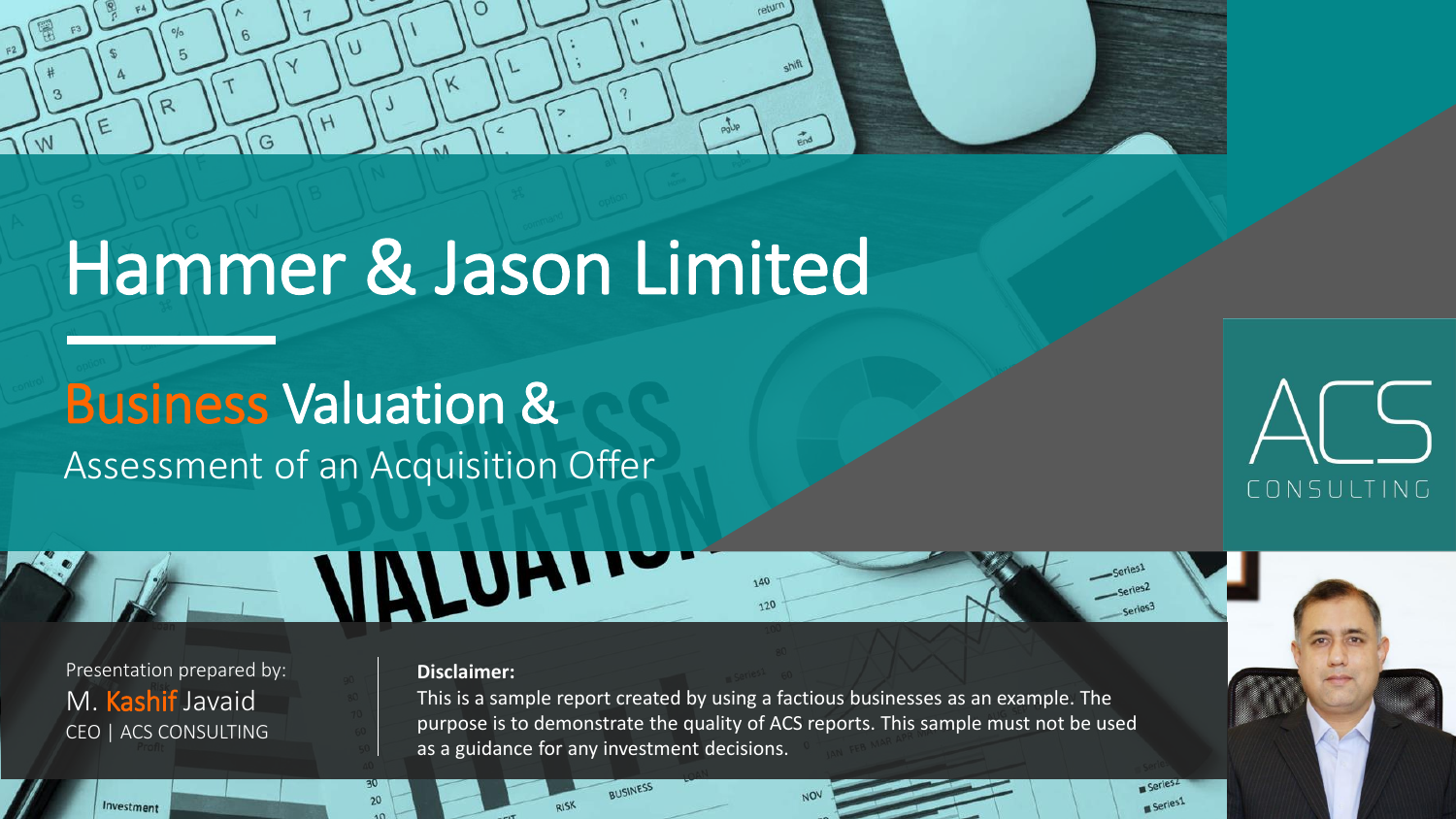This is a sample report, created by using a factious businesses as an example. The purpose is to demonstrate the quality of ACS reports. This sample **must not** be used as a guidance for any investment and related decisions.

To further highlight that this is a sample report, certain figures and facts have been intentionally distorted to abnormal levels. For instance, the levered beta and WACC calculation have been made abnormally high. Also, the report has been made with slight different numbers than what is contained in the financial model.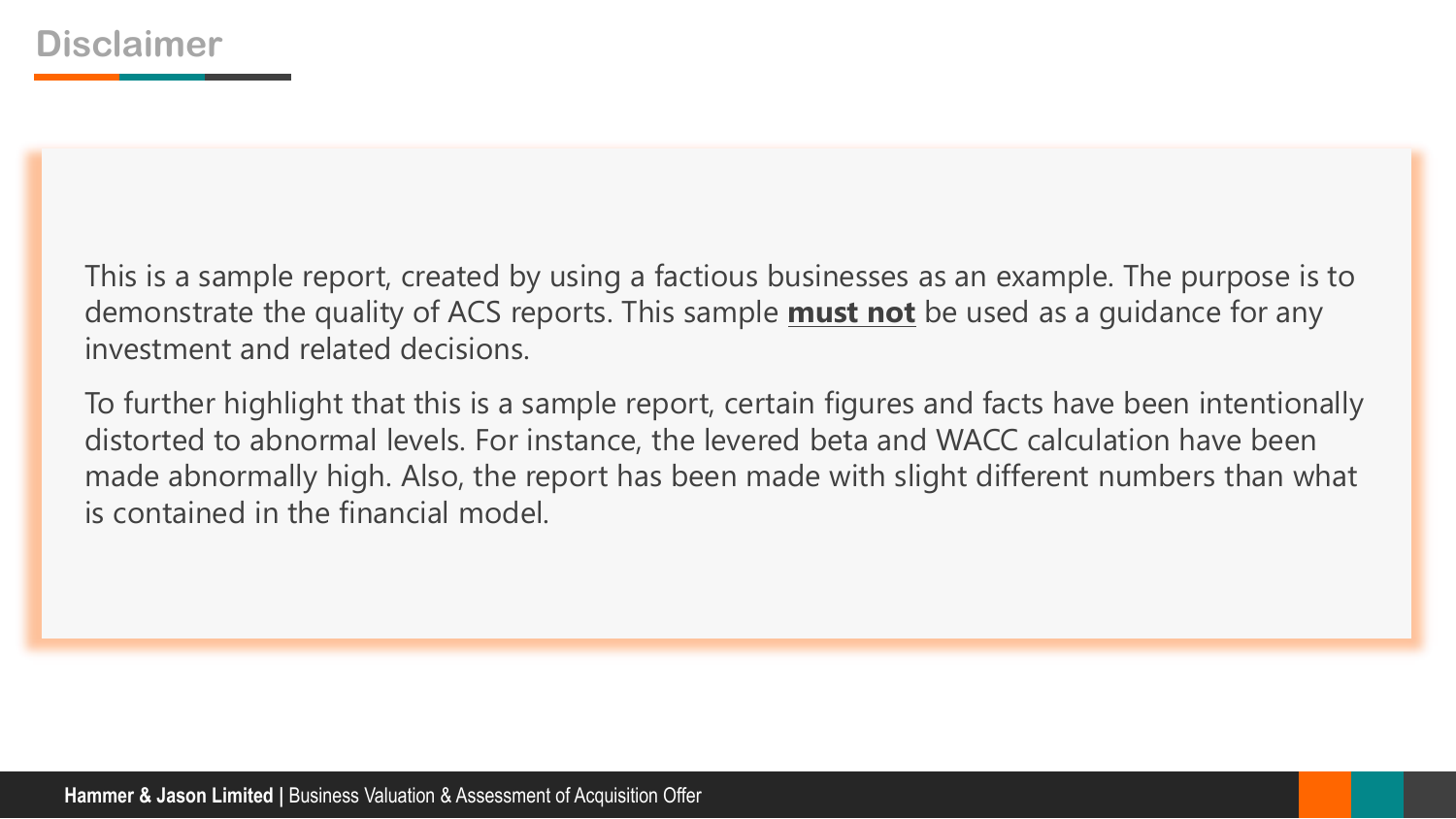# **Overview of financial valuation techniques**



Since our primary objective for this valuation exercise is the evaluation of the 'all-cash' acquisition offer, using a **precedent transaction approach** could be very useful as it would include any takeover premium. However, identifying a suitable precedent transaction is a difficult and restrictive process so we are not attempting to use this valuation technique at this point in time.

The **discounted cash flow** methodology establishes the intrinsic value of the business (i.e. ignoring the value of any synergies for the acquirer). This technique relies on the accuracy of a financial forecast for the business and then uses the estimated **average cost of capital** to discount the forecast future cash flows to arrive at a value of the business today. In the circumstance, this technique should be a preferred technique and therefore has been followed for the purpose of this exercise. Technique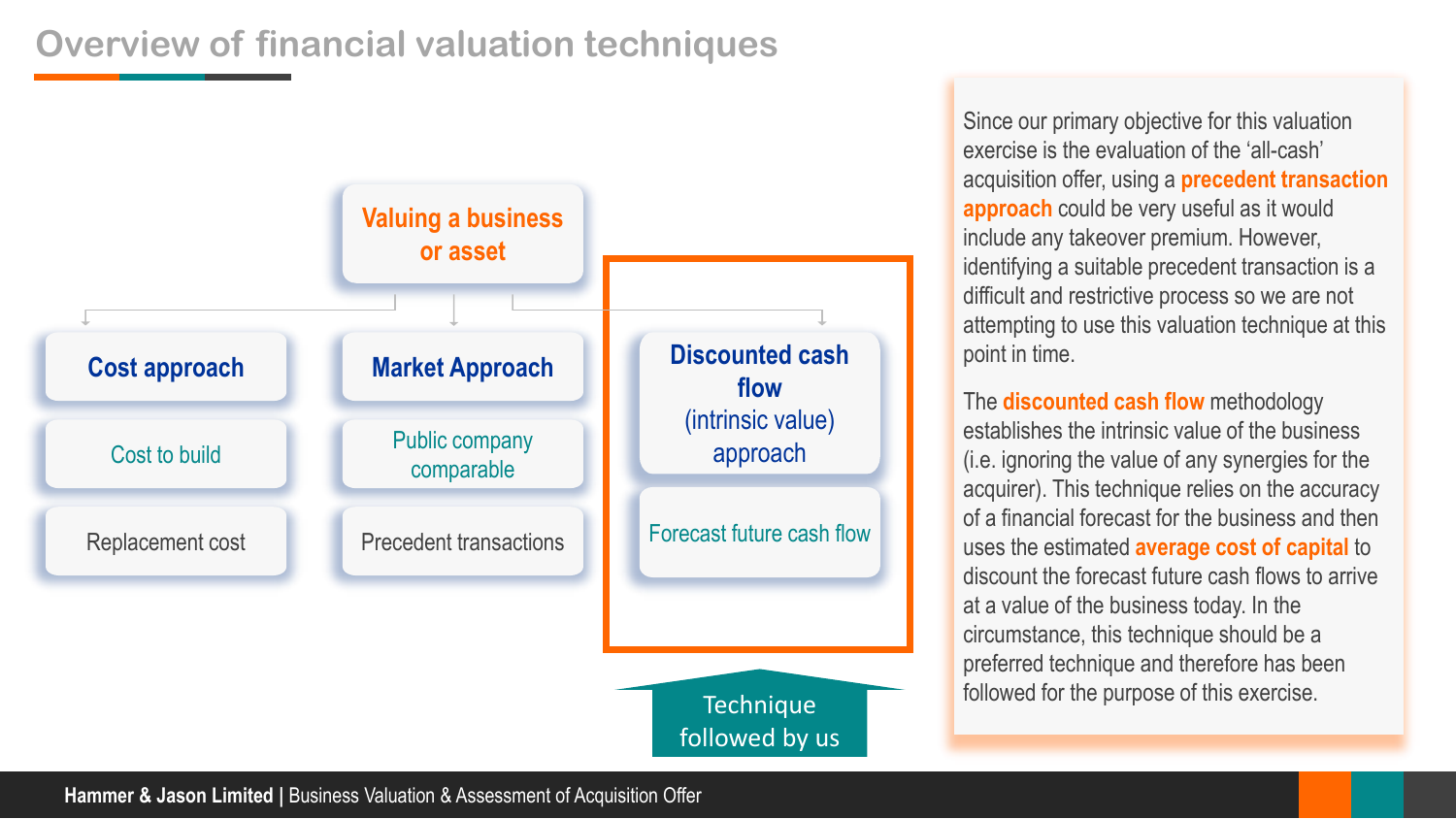# **An overview of valuation assumptions & Limitations**



#### **How Cost of Capital is established?**

Weighted Average Cost of Capital or **WACC** =

(Cost of debt x proportion of debt in capital) + (Cost of equity x proportion of debt in capital)

#### **Challenges with calculating Cost of Capital for a private company**

Whilst establishing the after tax **cost of debt** for most private companies is fairly straight forward, establishing the **cost of equity poses** many challenges. It is usually established with reference to the **risk free rate** and **equity risk premium** in the relevant economy and the **beta** of the business. All these values are challenging to establish with certainty.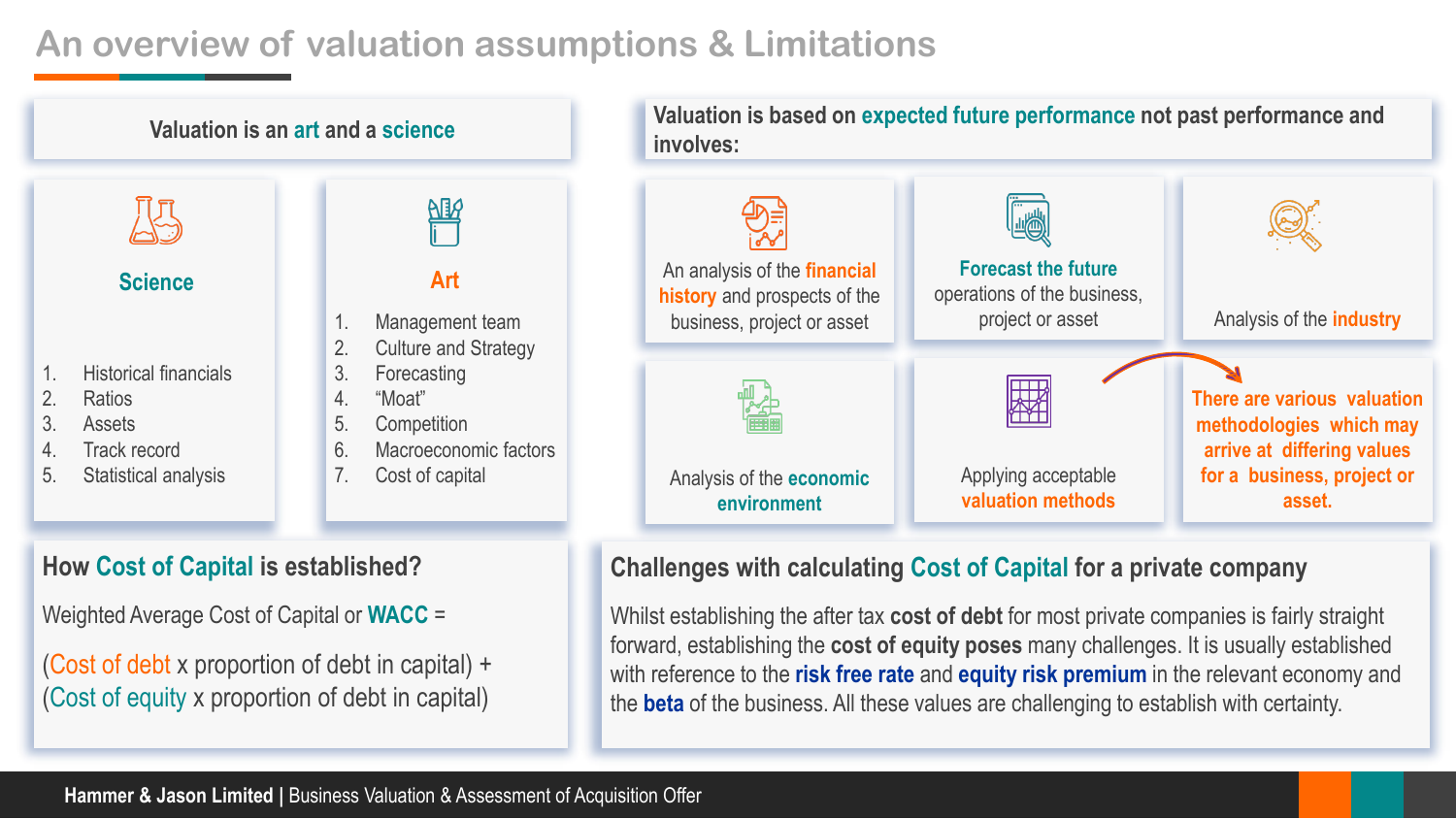## **Overview of the market/industry landscape**

#### **Global speakers market | Size and growth rates**

**The global speakers market is expected to grow at a CAGR of over 18% during 2018-2023, and the market size will increase by USD 42.67 billion during 2018- 2023. The market's growth momentum is expected to decelerate throughout the forecast period.**

North America was the largest market in 2017, and its position will remain the same during 2018-2023. Market growth in this region will be faster than the growth of the market in rest of the world. According to analysts **about 32% of the overall market growth will originate from this region**, and the US will offer maximum growth opportunities to market participants.

#### **Global speakers market | Major growth drivers**

**Rapid advances in technology**, changing end-user preferences, increasing partnerships between smart speaker vendors and security service providers, and the rising adoption of music streaming services are some of the factors fuelling speakers market growth globally and especially in the US.

**The market is fragmented**, and the degree of fragmentation is expected to increase by 2023. **Decelerating growth would drive up the competitive intensity by 2023**. Market participants would need to focus not only on the opportunities on the demand side but also prepare themselves for increasing competitive pressures by 2023.

#### **Global speakers market | Segmentation and trends**

**Smart speakers, home audio speaker**s, and **portable speakers** are the major types of speakers currently available in the market. Smart speakers were the most popular product in 2017, and this segment's position is expected to remain unchanged throughout the forecast period. During 2019-2023, the growth rate of smart speaker and portable speaker segments will be faster than the global market growth.

**The increasing penetration of smart homes and multi-room solutions and the growing adoption of digital content will boost the smart speakers market growth during the next five years.** 

The growing focus on **AI-ready speakers** will be a critical trend fuelling the growth of the speakers market size. Several vendors are incorporating AI technology into their products to track user behaviour through smart bands, connected appliances, and smart security devices.

The growing demand for **high definition (HD) streaming** has led to the development of new and innovative technologies such as wireless HD and ITU-T G.hn. The launch of portable and smart speakers will further boost the popularity of wireless audio streaming. The growing popularity of wireless streaming of audio content coupled with the integration of AI technology in speakers will drive market growth at a CAGR of over 18% during the forecast period. However, the market's growth momentum will decelerate during the forecast period because of the decline in year-over-year growth.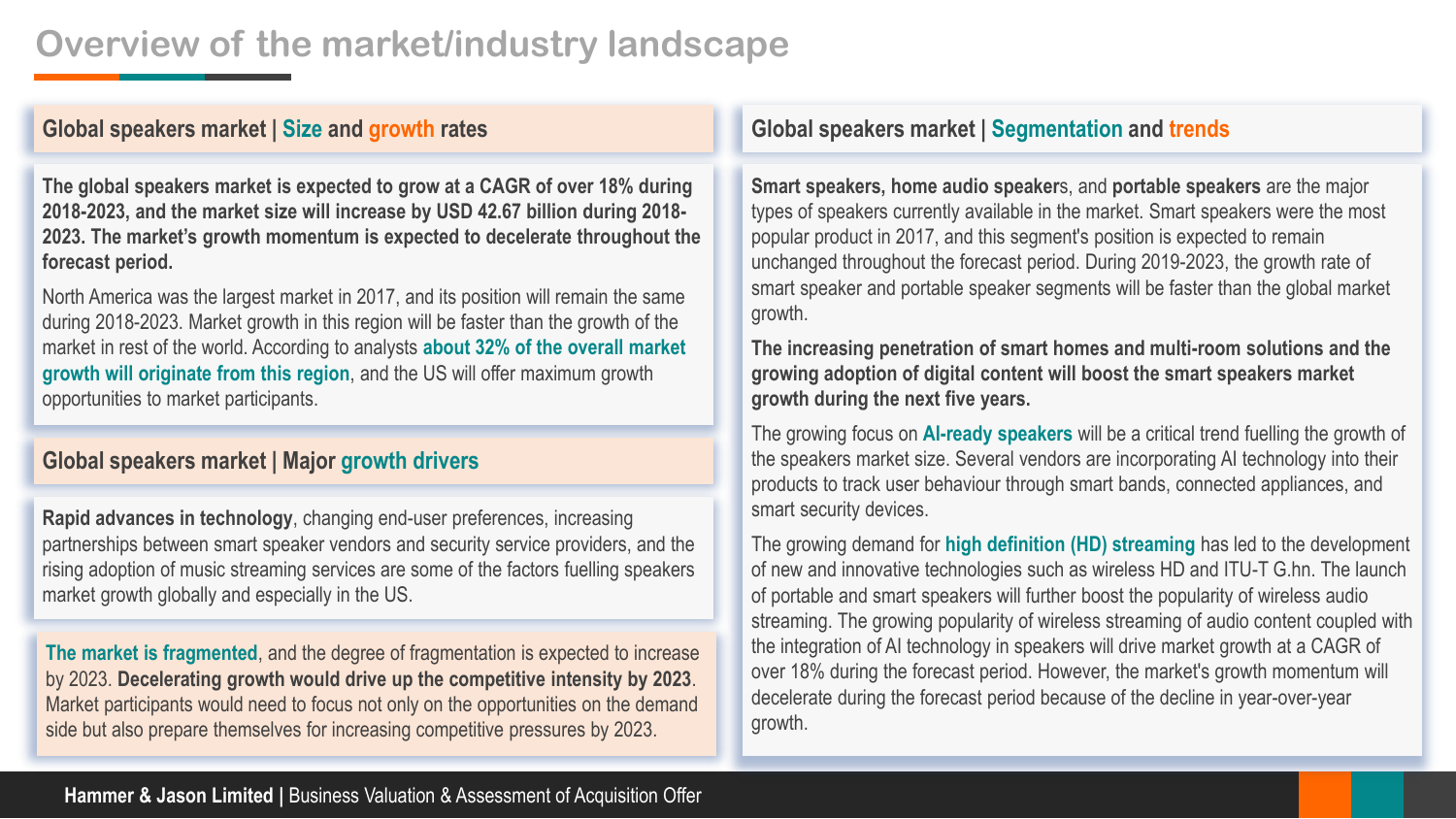## **Assessment of business's strategic position**

## **SWOT Analysis**

## **STRENGTHS**

- 1. Mature business which probably has a **moat** built around its quality reputation and unrelenting commitment to maintain that reputation.
- 2. Well established **distribution networks** around the globe.
- 3. History of fairly **stable and solid EBITDA**, very healthy Gross & Net Margins.

#### **OPPORTUNITIES**

- 1. Growth prospects in **Asia & North America.**
- 2. Possibility of establishment of '**Direct to Customer**' online sales channels eliminating the distributors & retailers where possible.
- 3. Possibility of **leveraging quality repute** to develop product varieties more in-line with mainstream public needs and sell at premium prices to a wider market.

# **WEAKNESSES**

- 1. Plant/production **capacity** constraints.
- 2. Low **asset turnover** (must be benchmarked against competitors & best in class).
- 3. Lack of primary business/financial focus.
- 4. Weak **marketing**/promotional function

### **THREATS**

- 1. Slowing overall **growth (**volume as well as revenue) and falling sales in UK market (should be an immediate cause of concern)
- 2. High **gearing**
- 3. Weakening of **Euro against GBP**. This could be partially addressed by establishing assembly bases in Eurozone as well.

## **Overall Strategic Position**

The business on whole has a solid set of strengths. It does not seem to suffer with any such weaknesses or face any such threats which could not be overcome by appropriate strategy response.

**By building on its strengths of being a long established business with a possible quality connected moat around its brand name and a well established dealer network around the globe, the business is rather very well placed to take advantage of the opportunities for market expansion and growth.**

For better alignment of objectives, the primary business mission should be revisited and clarified. There is not necessarily a tension between a financial/business focus and commitment to excellence. Rather, an unrelenting commitment to quality & excellence should be a source of competitive advantage and not a hinderance to it.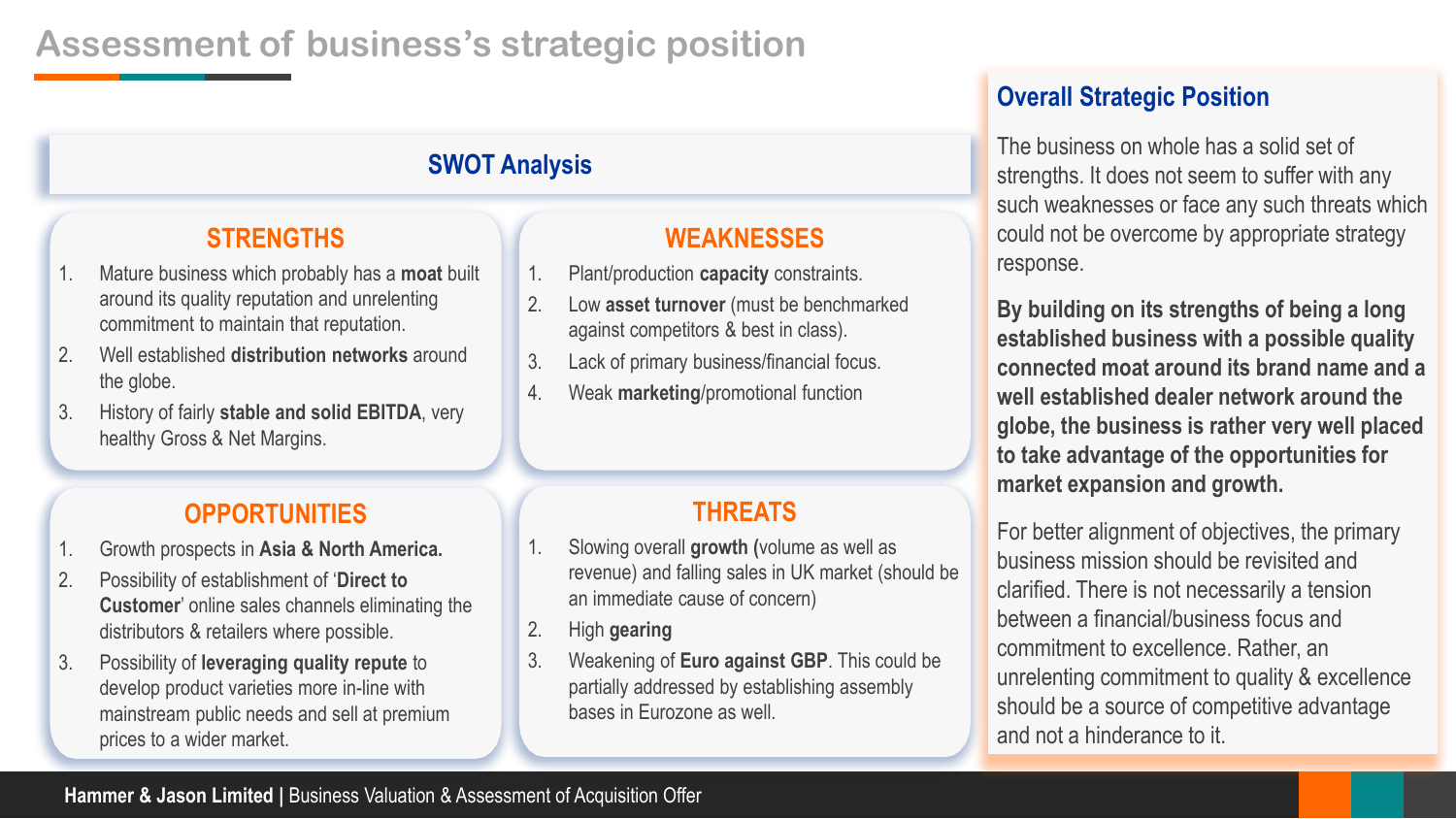**Three scenario assumptions:** Without a fundamental change in production capacity

#### **Base Case Scenario**

- 1. Recent trend of reduction in sales in UK will be halted and the company will be able to continue operating in the local UK market with at-least stagnation in sales growth (at current levels).
- 2. Since the company already has strong presence in Western Europe, it will continue to see at-least modest sales growth in Eurozone.
- 3. Sales growth in Asia & Rest of the word (including North America) will continue at least at decent moderate levels.

### **Upside Case Scenario**

- 1. Recent trend of reduction in sales in UK will be reversed and decent growth will resume.
- 2. Demand growth in Eurozone will stay robust.
- 3. Sales growth is in Asia & Rest of the word (including North America) will meet or exceeds expectations/prospects.

#### **Downside Case Scenario**

- 1. Recent trend of reduction in sales in UK will **NOT** be halted any time soon.
- 2. Since the company already has strong presence in Western Europe, further growth will become increasingly difficult to get and growth will be at very modest levels.
- 3. Sales growth is in Asia & Rest of the word (including North America) stays considerably below current expectations.

**Hammer & Jason Limited | Business Valuation & Assessment of Acquisition Offer** 

Refer to the sheet **Revenue Assumptions** in the excel model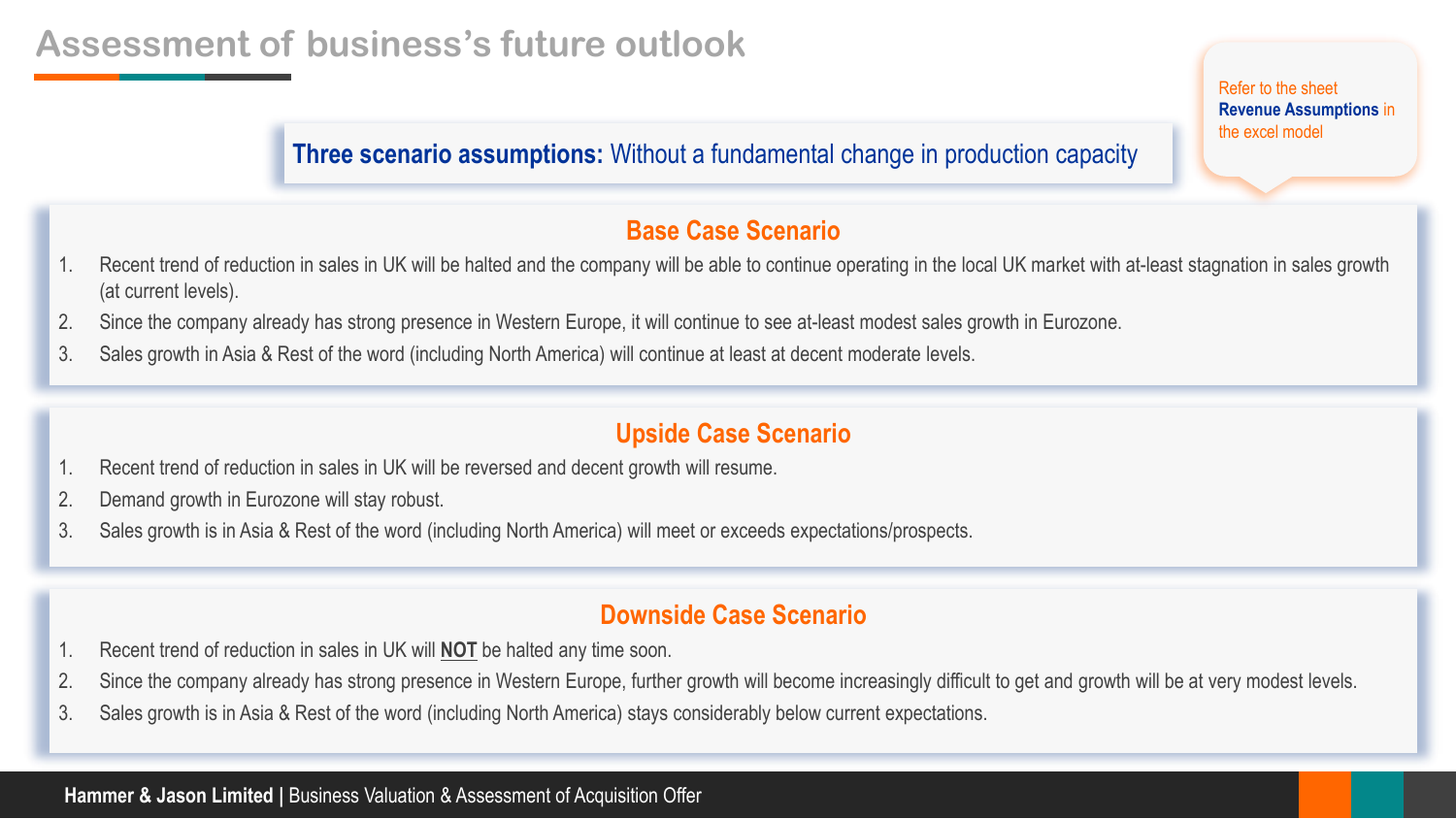## **Most likely growth outlook fundamentals**

### **Production capacity & throughput**

- 1. Existing **production facilities** have a theoretical capacity of around **61,540** units. Last year (2017) the company utilized around **80%** of that installed capacity.
- 2. However, it is not clear if an immediate increase in the production capacity could result in increased sales. It has to be investigated what is the **total addressable market** and what share of that market can be acquired by a combination of more keen marketing efforts and **product variations** to suit new market segments needs.
- 3. We therefore are working within the constraints of our existing capacity and assume that the company will continue to operate with the existing production capacity. It should also be mentioned that automation is not the only possible means to reduce cycle time and enhance productivity. Potentially the **elimination/reduction of all wasteful time and motion** (like gaps in the supply chain) potentially could increase the throughput rate. At the moment, **inventory turnover ratio** is just above 8. This is not a great figure considering the rather simple assembly processes involved. Arguably, there could be inefficiencies in the supply chain which could be removed to enhance throughput.

#### **Revenues, cost & margins**

- **1. Sales volume in the UK** (which make a significant portion of the total sales i.e. around 30% of total sales volume last year) have been falling for the past two years. In the years prior to the last two year, sales in UK were growing at a decent rate. A thorough investigation into the causes is recommended with a minimum objective to halt sales at the current levels. If the company is successful in halting a further fall in sales in UK, it is likely that incremental strategic steps will ensure a gradual pick up in growth to modest levels.
- 2. Although **sales volume growth rate in Eurozone** reduced from **10.3 %** (in 2016) to **6.2%** last year, there seem no major challenges or disruptions in the market (other than a gradual strengthening of Sterling) and it looks likely that sales volume growth in the Eurozone will stay stable at modest to good levels. **North America** and **new markets in Asia** could have huge potential, however these are unchartered territories and most likely assumption should be at-least modest growth in these markets.
- **3. The market size, share and growth** (and not the production capacity) seem to be main limiting factors at the moment. The revenue per unit has seen a consistent and slight reduction in the past five years, however this could have been caused by either changing exchange rates or due to economies of scale (enabling a slight reduction in price) or it could have been caused by competition pressure (for instance in the Korean market). Since we do not see an alarming trend there, and there are no unusual visible risk factors in the environment threatening a material downward price push, it is reasonable to assume that the company should be able to drive more or less consistent level of prices per unit.
- **4. Gross margins** (on per unit basis as well as overall basis) as well as **operating & net margins** have shown a slight downward trend over the past few years. However the movements have not been dramatic and it will not be unreasonable to assume that in the forecast years the margins will more or less stay constant at the last year level.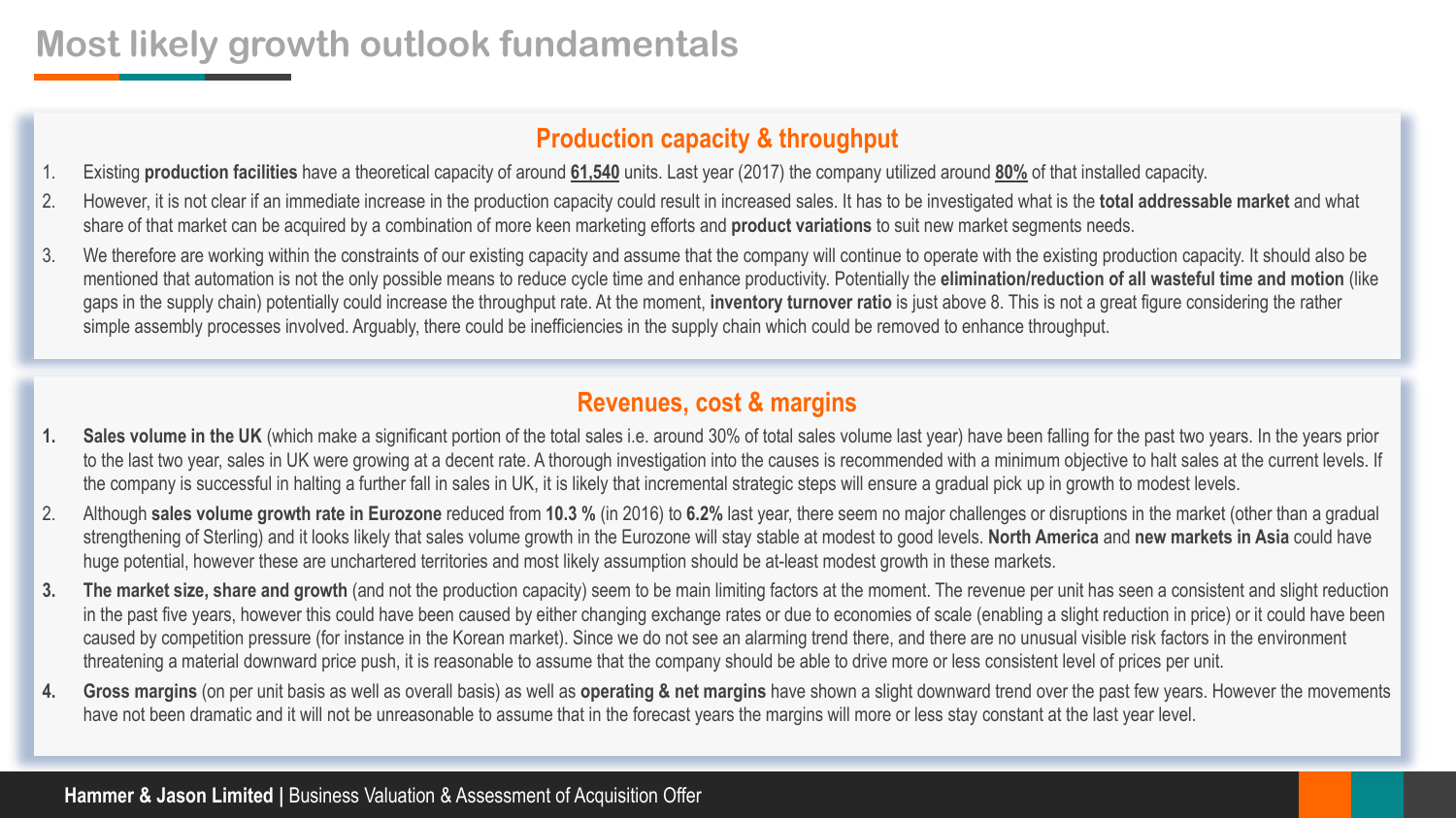## **Projections of the company's financials**



Revenue Gross Profit Net Earnings Gross Profit Margin Net Earnings Margin Net Earnings Margin

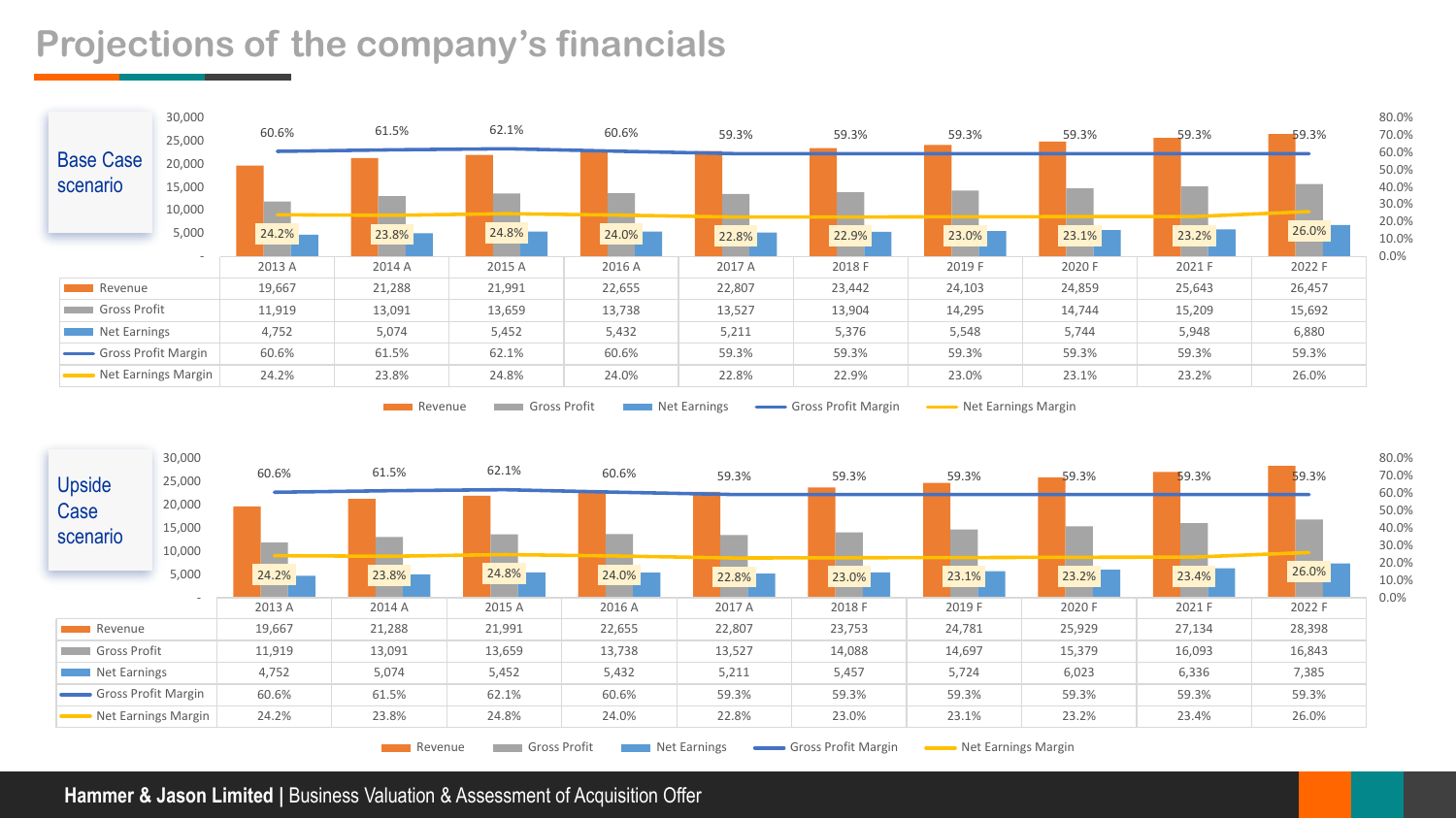## **Major assumptions made for this valuation exercise**

| <b>WACC Assumptions &amp; Calculations</b> |        |
|--------------------------------------------|--------|
| Gross Cost of Debt                         | 5.0%   |
| <b>Effective Tax Rate</b>                  | 20.0%  |
| <b>Cost of Debt Net of Tax Shield</b>      | 4.0%   |
| Risk Free Rate in the UK (01 Jan 2018)     | 1.26%  |
| Equity Risk Premium in the UK (Jan 2018)   | 5.89%  |
| Implied Market Return                      | 7.15%  |
| Implied Levered Beta                       | 3.47   |
| <b>Cost of Equity</b>                      | 21.7%  |
| Debt to Equity Ratio                       | 269.8% |
| Proportion of Debt in Capital              | 73.0%  |
| Proportion of Equity in Capital            | 27.0%  |
| <b>WACC</b>                                | 8.8%   |

| <b>Valuation Assumptions</b> |            |
|------------------------------|------------|
| <b>Effective Tax Rate</b>    | 20%        |
| <b>Discount Rate (WACC)</b>  | 8.8%       |
| <b>Perpetual Growth Rate</b> | 3.0%       |
| <b>EV/EBITDA Multiple</b>    | 13.0x      |
| <b>EV/EBIT Multiple</b>      | 18.0x      |
| <b>Valuation Date</b>        | 01/01/2018 |
| Fiscal Year End              | 31/12/2018 |
| Offer Value USD' 000         | 145,000    |
| USD to GBP Conversion Rate   | 0.78       |
| Offer Value GBP' 000         | 113,100    |

**Levered beta is very high because of the company's high financial gearing ratio. Alternative assumptions lowering this value will have significant effect on the valuation figure**

| <b>Beta Calculation</b>                                                    |      |
|----------------------------------------------------------------------------|------|
| Average Unlevered Beta, UK, Jan 2018                                       |      |
| Consumer Electronics Industry ->>                                          | 1.10 |
| Levered Beta = Unlevered Beta x ( $(1 + (1 - Tax Rate) x (Debt / Equity))$ |      |
| <b>Levered Beta</b>                                                        | 3 47 |

#### **Business Strategy, Underlying Business Model & Capital Structure**

- 1. This valuation exercise does not assume any fundamental change in the business strategy or underlying business model. It attempts to estimate an intrinsic value of the business under the assumption that it continues to operate and seek organic growth with no fundamental change in the mission, competition strategy, marketing and expansion/diversification strategy.
- 2. The model does not assume replacement of long-term debt after the 10 years note matures in 2021. The result is an assumption that dividend pay-out pattern will have to alter to accumulate sufficient cash for the repayment of the long-term debt. An alternative method would be to assume replacement of existing debt by issuing fresh debt. However such a method will require detailed debt modelling including estimation of the cost of issuance of new debt.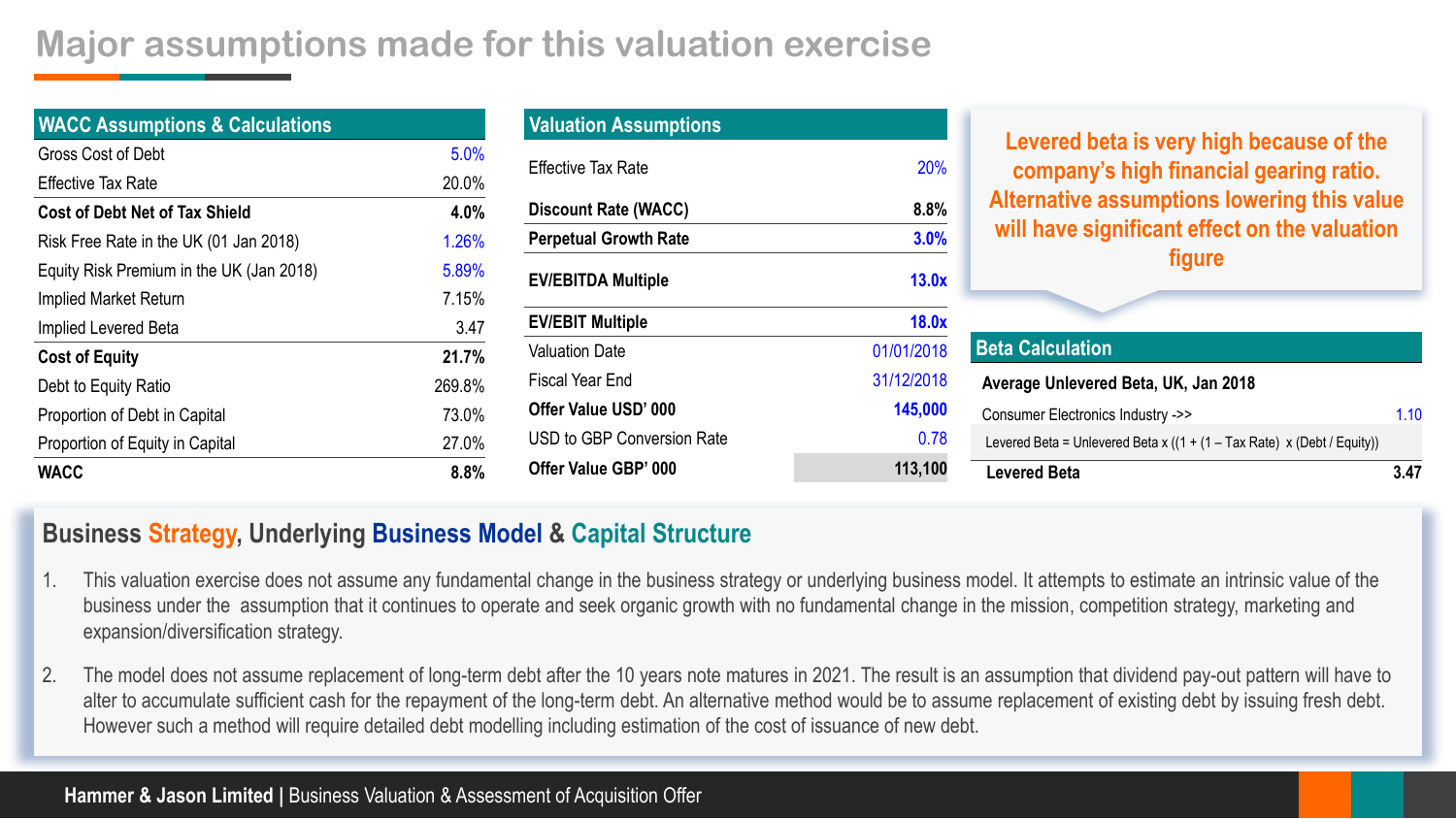## **Estimating the intrinsic value of the business**

| <b>Discounted Cash Flow</b> | <b>Entry</b> | 2018       | 2019       | 2020       | 2021       | 2022       | <b>Exit</b> |
|-----------------------------|--------------|------------|------------|------------|------------|------------|-------------|
| <b>GBP' 000</b>             | 01/01/2018   | 31/12/2018 | 31/12/2019 | 31/12/2020 | 31/12/2021 | 31/12/2022 | 31/12/2022  |
| <b>EBT</b>                  |              | 6,720      | 6,935      | 7,180      | 7,435      | 8,600      |             |
| Interest                    |              | 900        | 900        | 900        | 900        | ۰          |             |
| <b>EBIT</b>                 |              | 7,620      | 7,835      | 8,080      | 8,335      | 8,600      |             |
| Less: Cash Taxes            |              | 1,524      | 1,567      | 1,616      | 1,667      | 1,720      |             |
| Plus: D&A                   |              | 1,061      | 1,090      | 1,125      | 1,160      | 1,197      |             |
| <b>EBITDA</b>               |              | 8,680      | 8,925      | 9,205      | 9,496      | 9,797      |             |
| Less: Capex                 |              | 1,061      | 1,090      | 1,125      | 1,160      | 1,197      |             |
| Less: Changes in NWC        |              | (29.6)     | 63         | 65         | 81         | 77         |             |
| <b>Unlevered FCF</b>        |              | 6,126      | 6,205      | 6,399      | 6,587      | 6,803      |             |
| <b>Exit Value</b>           |              |            |            |            |            |            | 134,372     |
| <b>Net FCFF</b>             | (129, 907)   | 6,126      | 6,205      | 6,399      | 6,587      | 6,803      | 134,372     |

| <b>Discounted Cash Flow</b> | <b>Entry</b> | 2018       | 2019       | 2020       | 2021       | 2022       | <b>Exit</b> |
|-----------------------------|--------------|------------|------------|------------|------------|------------|-------------|
| <b>GBP' 000</b>             | 01/01/2018   | 31/12/2018 | 31/12/2019 | 31/12/2020 | 31/12/2021 | 31/12/2022 | 31/12/2022  |
| EBT                         |              | 6,821      | 7,155      | 7,528      | 7,920      | 9,231      |             |
| Interest                    |              | 900        | 900        | 900        | 900        |            |             |
| <b>EBIT</b>                 |              | 7,721      | 8,055      | 8,428      | 8,820      | 9,231      |             |
| Less: Cash Taxes            |              | 1,544      | 1,611      | 1,686      | 1,764      | 1,846      |             |
| Plus: D&A                   |              | 1,075      | 1,121      | 1,173      | 1,228      | 1,285      |             |
| <b>EBITDA</b>               |              | 8,796      | 9,176      | 9,601      | 10,048     | 10,516     |             |
| Less: Capex                 |              | 1,075      | 1,121      | 1,173      | 1,228      | 1,285      |             |
| Less: Changes in NWC        |              |            | 98         | 102        | 121        | 120        |             |
| <b>Unlevered FCFF</b>       |              | 6,177      | 6,346      | 6,640      | 6,935      | 7,265      |             |
| <b>Exit Value</b>           |              |            |            |            |            |            | 144,010     |
| <b>Net FCFF</b>             |              | 6,177      | 6,346      | 6,640      | 6,935      | 7,265      | 144,010     |

#### Refer to the excel model for seeking valuation with amended assumptions.

| <b>Terminal Value</b>   | <b>GBP' 000</b> |                  |
|-------------------------|-----------------|------------------|
| Perpetual Growth (3.0%) | 120,958         |                  |
| EV/EBITDA (13x)         | 127,359         | <b>Base Case</b> |
| EV/EBIT<br>(18x)        | 154,798         | scenario         |
| Average                 | 134,372         |                  |

| <b>Intrinsic Value</b> | <b>GBP' 000</b> |
|------------------------|-----------------|
| Enterprise Value       | 113,178         |
| Plus: Cash             | 1.193           |
| Less: Debt             | 18,000          |
| <b>Equity Value</b>    | 96,372          |

| <b>Terminal Value</b>   | <b>GBP' 000</b> |          |
|-------------------------|-----------------|----------|
| Perpetual Growth (3.0%) | 129,172         | Upside   |
| EV/EBITDA (13x)         | 136,703         | Case     |
| EV/EBIT<br>(18x)        | 166,156         | scenario |
| Average                 | 144,010         |          |

| <b>Intrinsic Value</b>  | <b>GBP' 000</b> |
|-------------------------|-----------------|
| <b>Enterprise Value</b> | 120,408         |
| Plus: Cash              | 1.193           |
| Less: Debt              | 18,000          |
| <b>Equity Value</b>     | 103,601         |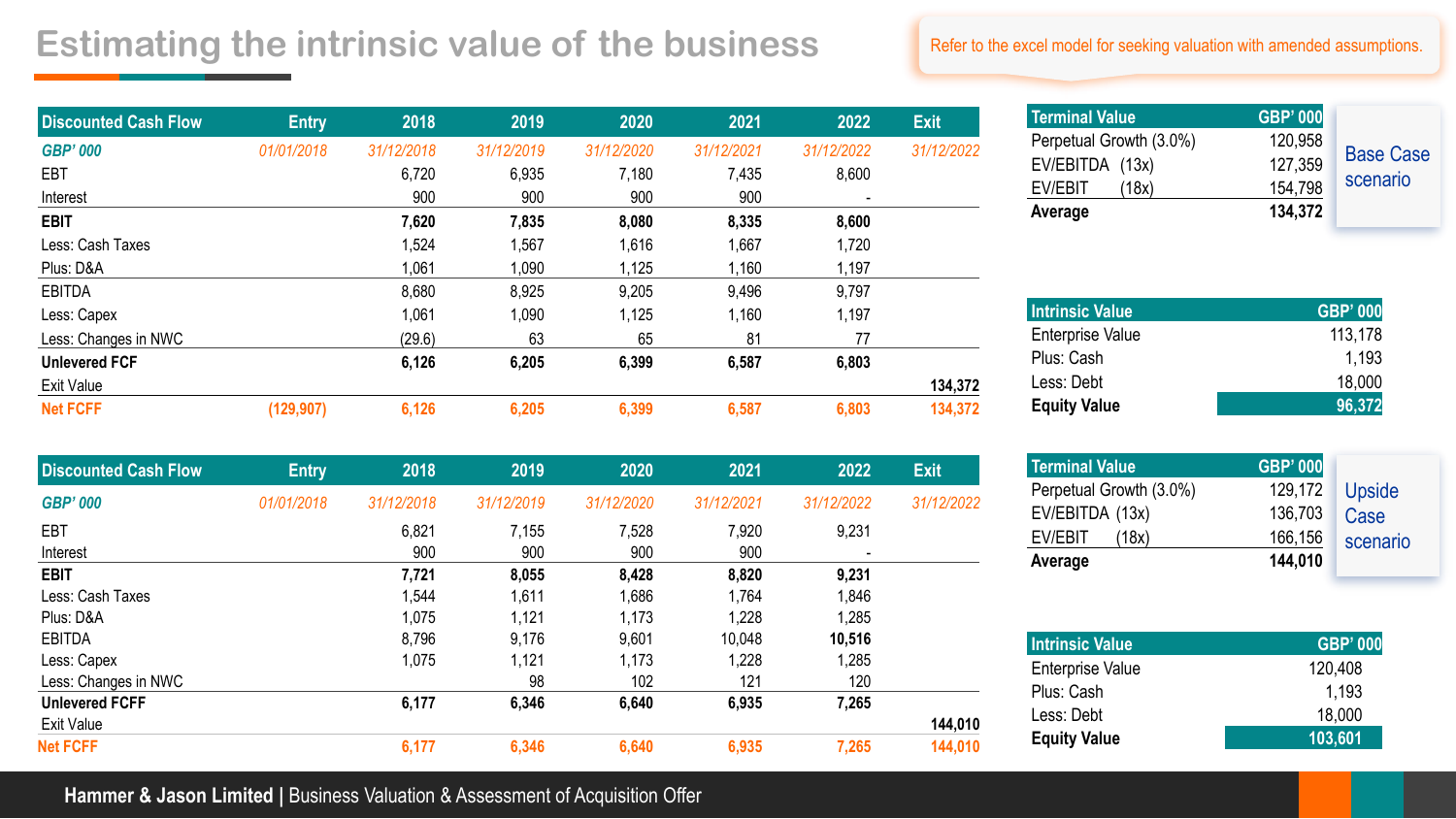# Options Assessment & Recommendations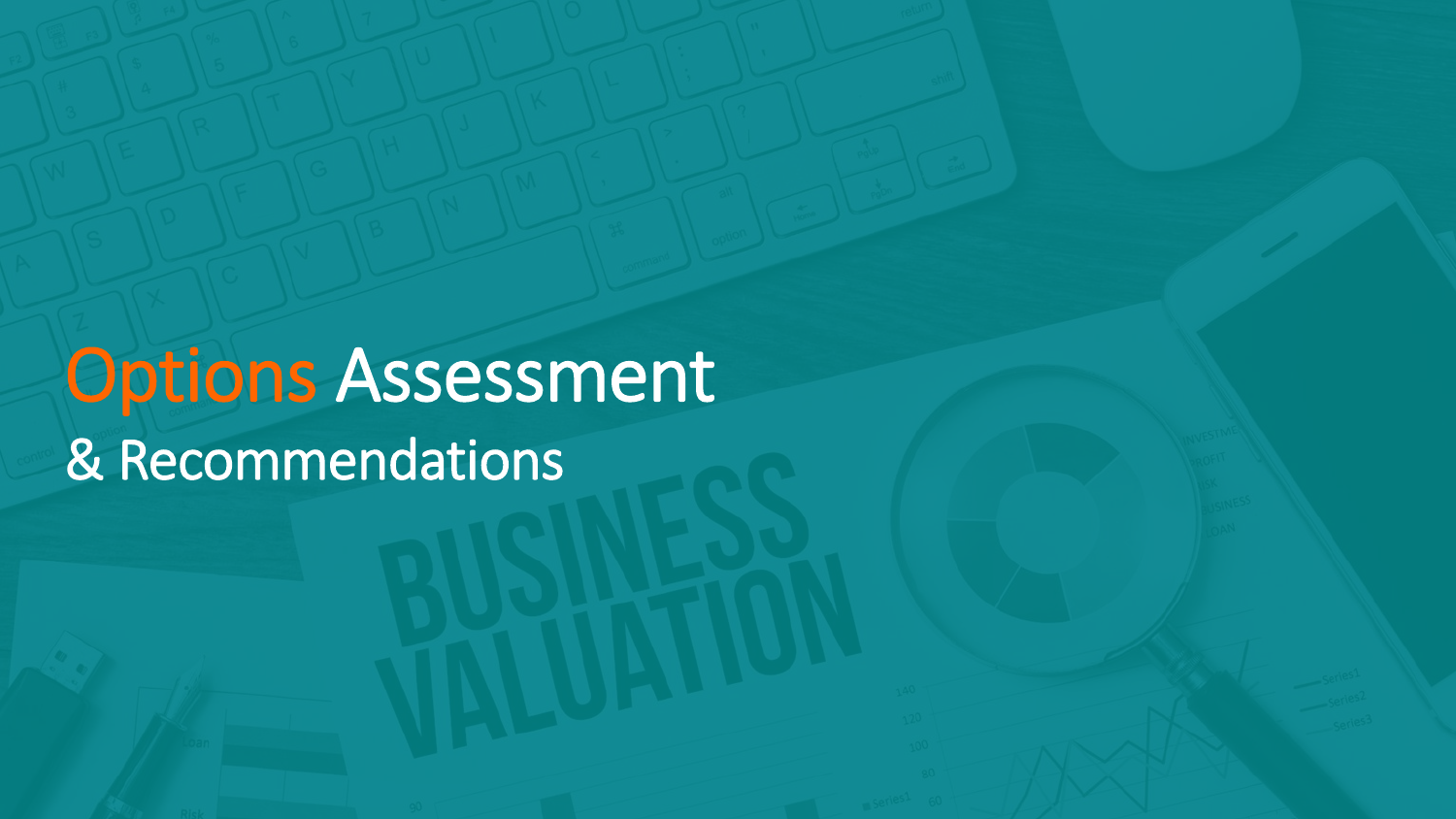**Attractiveness of the offer in isolation of other factors:** Since Hammer & Jason is a mature stable business, the forecast free cash flows at reasonably moderate growth level seem very probable. It is essentially the cost of capital and exit value multiples (that we choose to use for this exercise) which are decisive in establishing a theoretical equity value.

Seeking to establish a realistic value, we believe that the assumptions we have made for this valuation are very conservative and the chances of overvaluation are minimal. Keeping the above in mind, the offer/bid presents about **17 % upside** to your existing equity value assuming the most likely growth scenario and about **9% upside** assuming an optimistic growth scenario. Provided the points raised in the discussion below are fully considered, theoretically speaking, the shareholders could benefit by accepting this offer.

It must however be remembered that by assuming a slightly lower cost of capital the theoretical intrinsic value would appear to be higher than the offer value. For instance, under the most likely growth scenario, if we are able to assume that the cost of capital is 7% or lower, the intrinsic value of equity will exceed the offer value.

**Emotional factors:** In addition to evaluating the absolute financial attractiveness of the offer, the shareholders must establish if a total exit is in line with their life objectives, goals, aspirations, lifestyle etc. The business was probably established more as a pursuit of a passion rather than a commercial enterprise and 20 years down the line, it is very possible that the pursuit of similar passionate objectives are still very dear to a majority of the shareholders. i.e. emotional factors are extremely important for this decision and must not be ignored completely.

**Source of income & taxation implications:** The business has kept a very high dividend payout ratio. It must therefore be evaluated by the shareholders how do they propose to replace that source of income i.e. do they have any other investment opportunities which could provide them with a similar dividend yield? In addition, the tax implications for the shareholders (of a complete sale) must also be considered.

**Value of the business as a going concern with amended strategy:** The receipt of an unsolicited all-cash offer from a US based competitor also (in a way) reaffirms the business's strong position in UK and Euro zone. With active pursuit of a well-defined growth strategy, the business could potentially grow many folds than what seems probable at the current levels. If majority of the shareholders do not aspire a total exit, the business could use this offer as a basis for future strategy development i.e. how to consolidate position in UK and Eurozone, how to expand capacity and how to capture new market share (US, Asia etc.). Non-organic growth initiatives i.e. acquiring competitors in US and Asia could also be evaluated.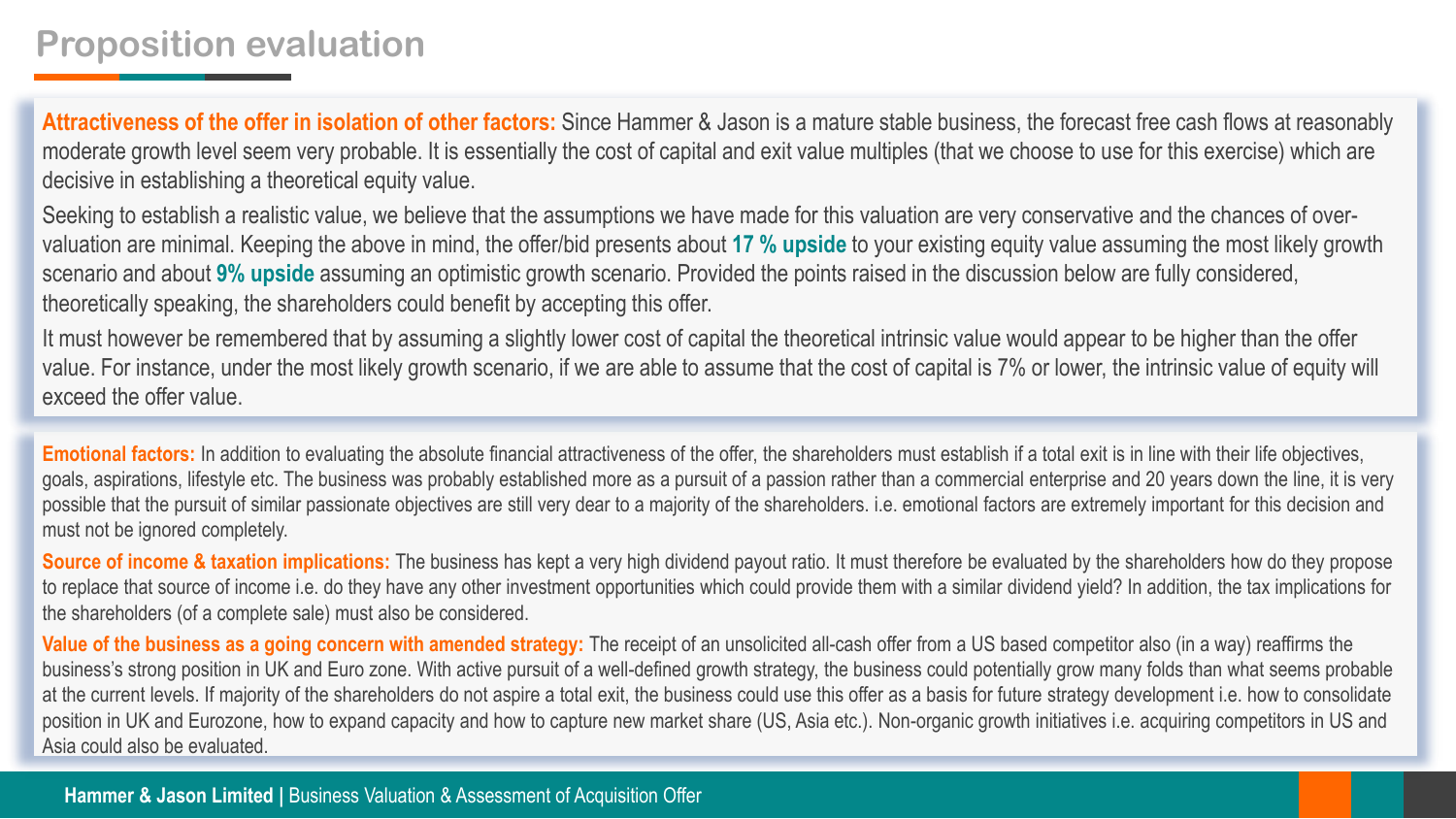## **Pros and cons of each response option**

#### **Response option one: Urge fellow shareholders to accept the bid**

#### **Pros:**

- 1. An immediate all-cash exit opportunity with decent possible equity upside.
- 2. An opportunity for all shareholders to seek new investment avenues.
- 3. Potentially an opportunity for some shareholders to retire (if desired).

#### **Cons:**

- 1. Complete exit. Resulting in loss of source of income (dividends). Alternative options with such high dividend yield could be difficult to find.
- 2. Possible loss of employment (for employees holding shares as well as for the chairman)

#### **Response option Two: Urge fellow shareholders to reject the bid**

#### **Pros:**

- 1. Total exit will be avoided.
- 2. Could focus on growth strategies with the comfort of business value affirmation.
- 3. Preservation of employment as well as source of income (dividends).

#### **Cons:**

1. Could be a missed exit opportunity. The offer potentially includes the values of synergies and takeover premium. There might not be other buyers in the future who put similar value to those synergies.

#### **Response option Three: Suggest that the bid be put off, and engage sell-side advisors to run a formal process**

**Pros:** 1. Possibility of exploring better sale options. 2. Avoid the possibility of a knee-jerk kind of decision. **Cons:** 1. Could be a missed exit opportunity. 2. Added cost.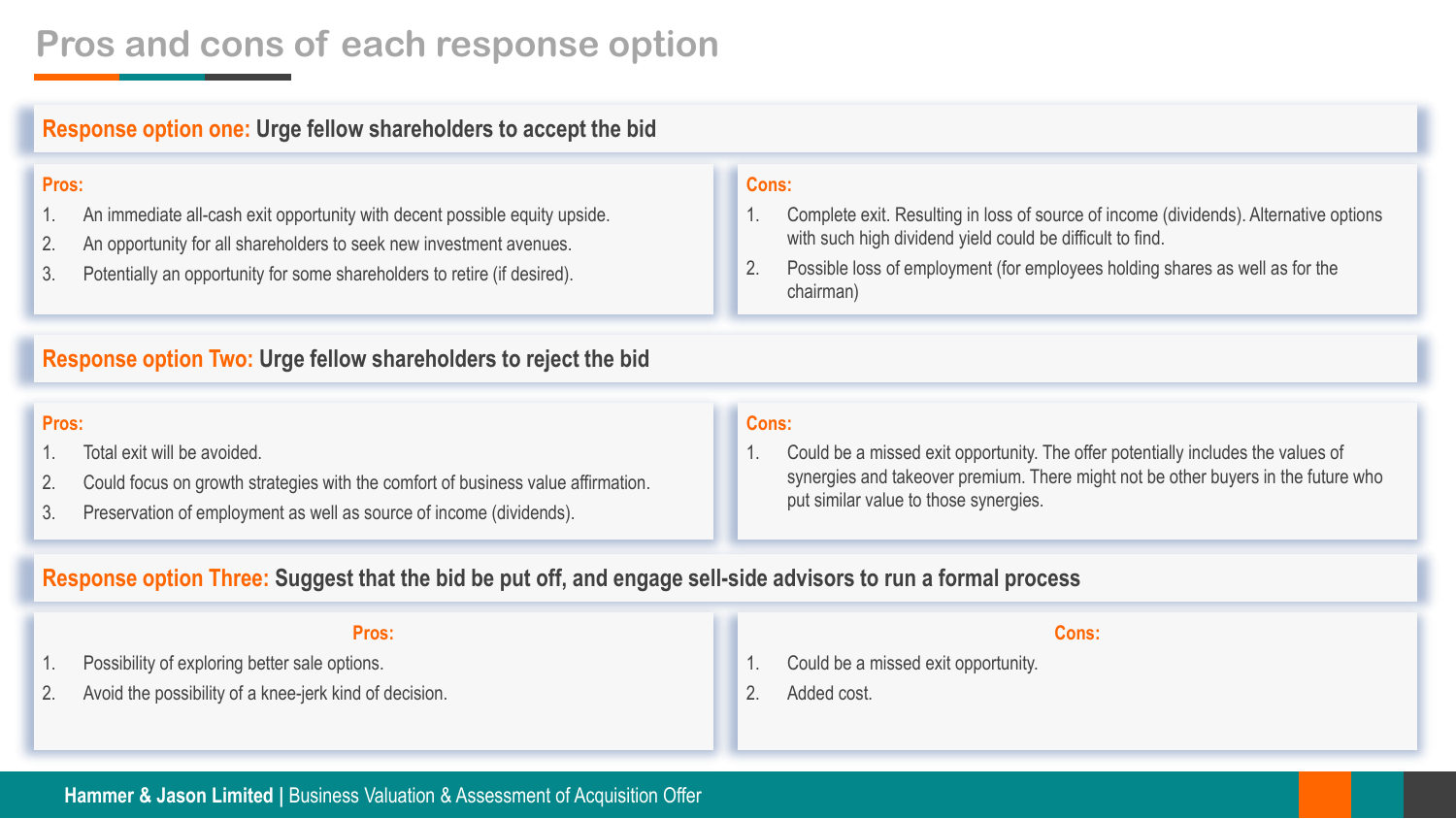## **Advice on how to best proceed**

Mr. Chairman, you are a major shareholder as well (holding 10% of the equity). To begin with, you should evaluate the points highlighted in the discussion above to establish if a total exit is line with your objectives and circumstances. Essentially this should be the starting point on this assessment exercise and not the financial attractiveness (or otherwise) of an acquisition offer. All the shareholders (including yourself) have to convince themselves that they are willing to take a total exit from this business, provided a decent offer is received,

**I advise that you call a general meeting of the shareholders (formal or informal) and present this opportunity to them with pros and cons of each possible response option. I would further advise that you do not take an affirmative position at the very outset of your presentation (one way or another) and rather try to present the opportunity in the most objective manner possible. i.e. avoid being perceived as having a firm preconceived agenda.**

You can begin by presenting the business valuation exercise that we have performed whilst highlighting the limitations of any valuation exercise at the same time. You may then draw a conclusion that under the circumstances the offer potentially represents a very decent opportunity to take an exist and realize investment gains provided all the shareholders seek such an opportunity. At this point, you may speak your mind and tell them that what will be your own preference.

You can then carry on with discussions on the future prospects of the business with an appropriate growth strategy formulation and implementation. At the same time you should also highlight the uncertainty of any future plans which could add weight to the argument for realizing the investment gains rather than carrying on to run the business.

**Provided the shareholders develop a consensus on selling the business at this offer price, you should convey the decision to the bidder and prepare for a due diligence exercise which they will most likely want to perform before concluding the deal.**

If the shareholders cannot develop a consensus on accepting the price offered, but they agree that they will be willing to sell provided a better offer is received, you can look into engaging sell side advisors to engage the existing bidders to better the price offered or identify and facilitate better deal opportunities. A cost benefit analysis must be done before engaging sell-side advisors.

An additional option would be to evaluate (and then propose to the bidder) any prospects of a merger rather than a sale of business by the existing shareholders i.e. all the shareholders may be issued with shares of the merged entity.

If the shareholders reject the idea altogether on the grounds that they do not want to sell, then focus should be kept on continuing to build the shareholder value rather than seeking buyers.